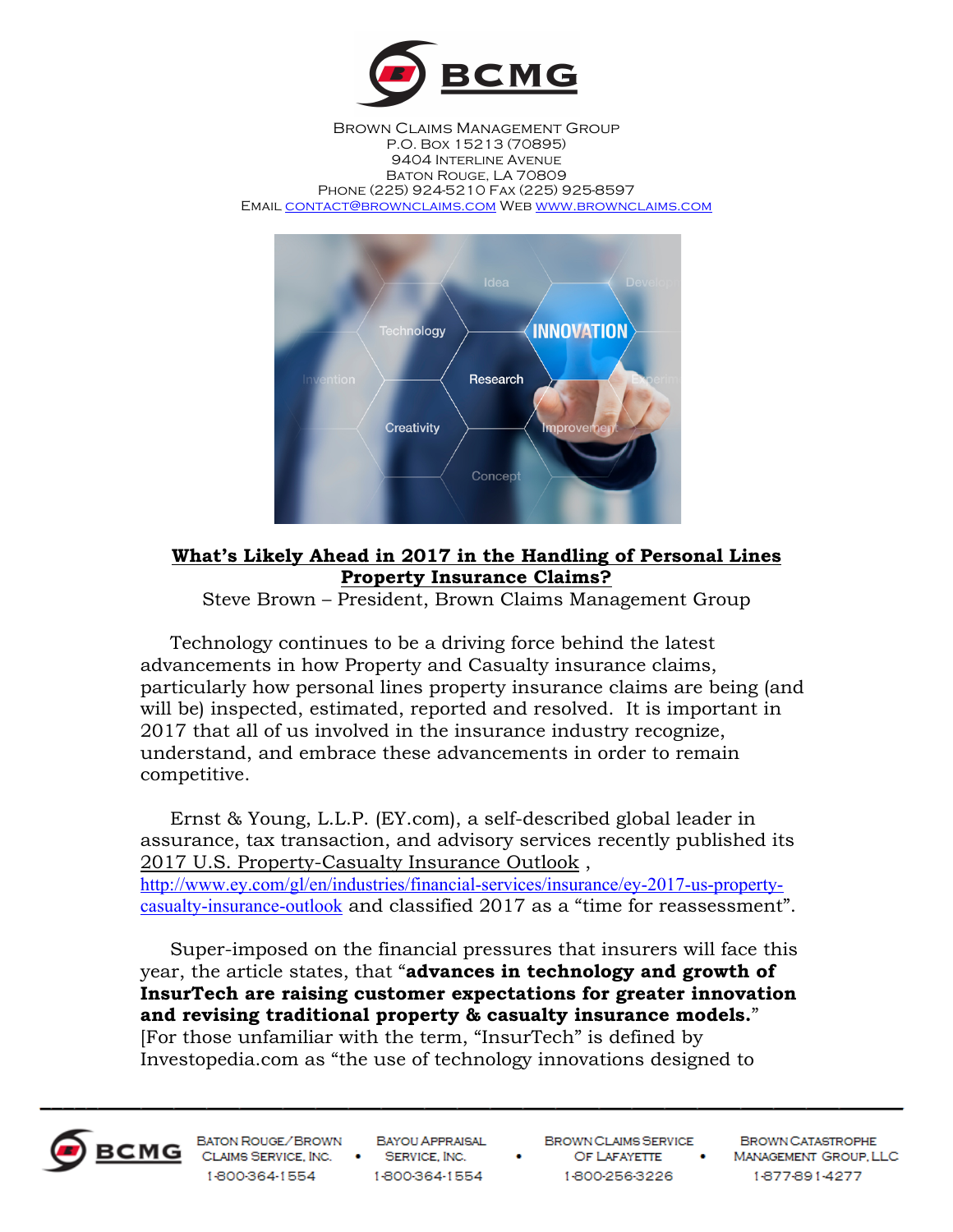squeeze out savings and efficiency from the current insurance industry model".]

 In the EY study, the impact of external factors on the P&C insurance market in 2017 are ranked, with  $1 =$  low impact, and  $10 =$  highest impact. Advances in technology ranked a "9", while customer expectations had a ranking of "8". The article asserts that "**Insurers will need to keep up with rapidly changing customer expectations for 24/7 digital access, greater transparency, and self-directed customer experiences.**" These customer expectations and customer experiences would seem to include those in the claims sector. Spend any time watching prime-time television and you will notice the number of commercials sponsored by national P&C insurance carriers advertising smartphone apps that allow auto insurance policyholders to submit a claim, upload digital photos, and otherwise "self-serve" or fast-track the processing of their auto insurance claim. Does anyone really question whether these same policyholders, many of them millennials, will in time have a similar customer expectation when it comes to the handling of their homeowners' claim? Indeed, *Lemonade,* www.lemonade.com , a new online insurer and overall industry disrupter for on-demand renters and home insurance, is boasting on Twitter about how it used artificial intelligence to settle a theft claim in 3 seconds! That is quite an impressive feat, and suffice it to say that all personal lines insurers and claims professionals had better at least take note and expeditiously begin researching how similar advances in technology might make a positive impact on their own claims handling processes.

 At **Brown Claims Management Group, (BCMG)**, we have begun to introduce innovation & technology in our property claims adjusting processes in order to try and get ahead of the curve in meeting the increasing expectations of a new generation of policyholders. We are very encouraged by the results from our beta testing of these processes. By dedicating our adjusting resources strategically and integrating available technologies, we are for example able to actually stream live video in some cases of an inspection from the loss location back to our assigned BCMG inside desk adjuster who is literally able to participate audibly and visually in the inspection and collaborate in the preparation of the estimate of damages and loss report, sometimes while the BCMG field adjuster is still present at insured location. We are still a bit away from utilizing these processes to their fullest, but are already confident that the benefits will include greater transparency and visibility on claims, a more consistent work-product, shorter claim turn-around times, and an overall enhanced policyholder/customer experience…all of which tend raise the level of service that we as independent adjusters are able to deliver to our insurance carrier clients and their policyholders.